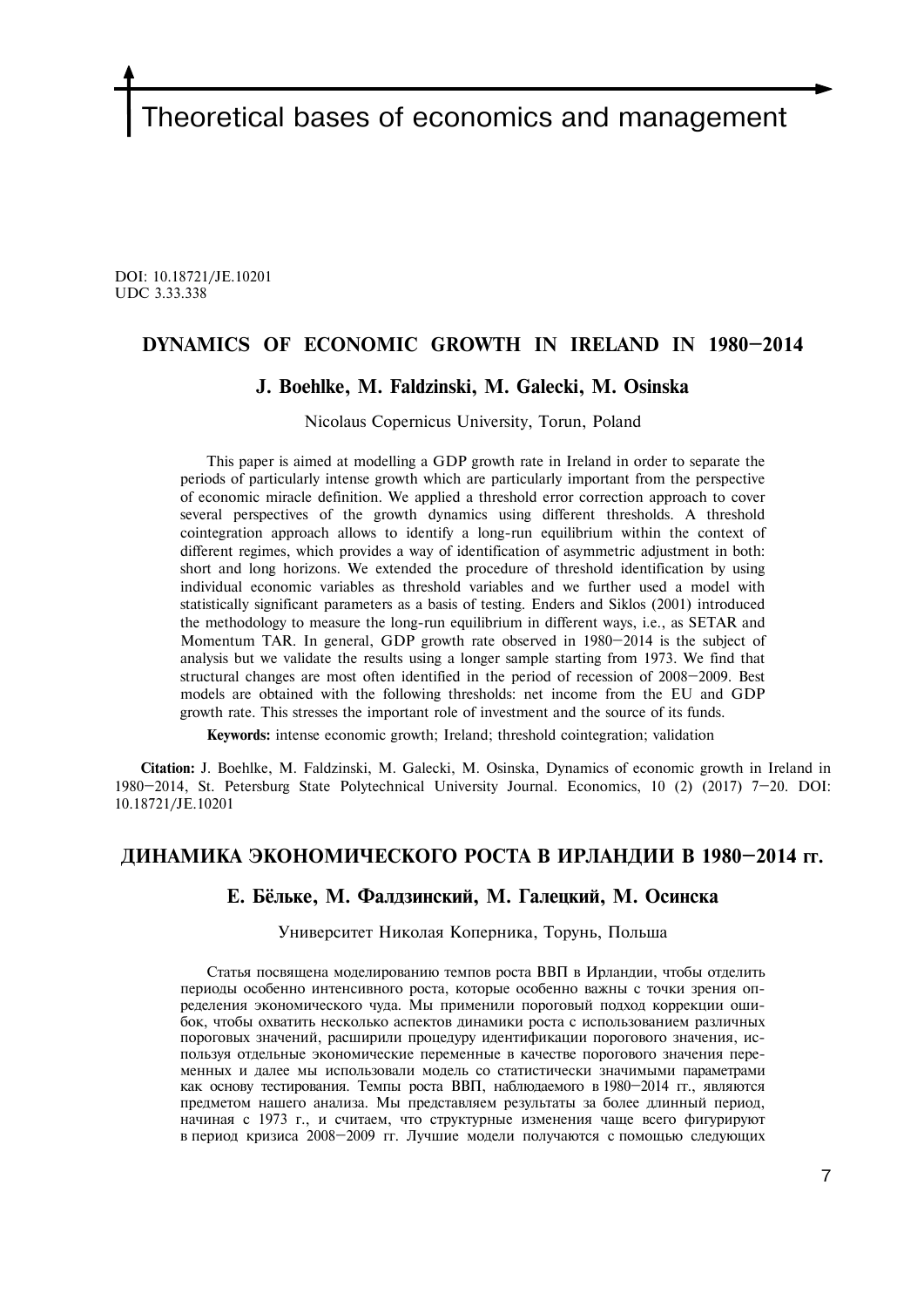пороговых значений: чистый доход от темпов роста ВВП и ЕС. Это подчеркивает важную роль инвестиций и их источника.

**Ключевые слова:** интенсивный экономический рост; Ирландия; коинтеграционный порог; проверка

**Сcылка при цитировании:** Бёльêе Е., Фалдзинский M., Галецкий M., Осинска М. Динамика экономического роста в Ирландии в 1980—2014 // Научно-технические ведомости СПбГПУ. Экономические науки. 2017. Т. 10. № 2. С. 7—20. DOI: 10.18721/JE.10201

*Introduction. T*he issue of economic miracles has attracted the attention of many journalists, politicians, and economists for many years. A review of the literature in this field indicates considerable interest in this issue in the processes of modern economic growth covering the period following the Second World War from many researchers who are often very well-known in the area of social sciences and history. A postulate to attempt to develop a theory of economic miracles has even appeared in recent years (Selinger, 2010). Most often, the starting point for research in this area is the historically identified examples of economic miracles in some countries. Ireland is one of them. The focus of the research is set on economic, social and institutional causes and conditions of the economic growth path in Ireland. The case of Ireland has been widely studied in the economic literature (see for example Barry et al., 2001; Barry, 2002; Kelly and Everett, 2004 and also: Przes**ł**awska, 2009; Szczepaniak, 2015). Generally, all the authors agree that institutional development is the main source of economic and social success of Ireland although different sources of the success have been stressed.

The purpose of this article is to study a case of the economic miracle in Ireland measured by GDP growth rate using a threshold cointegration approach, which allows to identify a long-run equilibrium within the context of different regimes. This provides a way of identification of asymmetric adjustment in both short and long horizons. As it comes from the methodology introduced by Enders and Siklos (2001) the long run equilibrium phenomenon can be measured in different ways, i.e., as SETAR and *Momentum* TAR. Other ways of formulating threshold are also possible (see: Kapetanios et al., 2006; Bruzda, 2007). We extended the procedure of threshold identification by using individual economic variables as threshold variables and we further used a model with statistically significant parameters as a basis of testing. The data coming from the years 1980—2014 have been used for analysis. We validate our results by using a longer time series from the years 1973–2014, which were available for selected variables only.

The article is organized as follows. In the second part, a brief description of Irish economy has been made. The econometric models used for empirical analysis of economic growth in Ireland were specified in section three, while empirical results are presented and discussed in section four. In section five, validation of the results has been performed. The conclusions and discussion are presented in the last part.

**The economy of Ireland as an example of economic miracle.** The economy of Ireland as an example of economic miracle has been a subject of a wide economic and statistical analysis in the last several years. The most recent book by O'Leary (2015) developed a multi-aspect discussion on such factors as technology, exports, as well as the taxation system and the policy of the government as very important determinants of growth of the country called 'Celtic Tiger'. Bradley and Hannan (2001) analyzed, among others, the role of structural funds in Ireland's recent economic growth and concluded that neither the Single Market nor the Structural Funds are likely to account fully for this increase in Ireland's share. Yet another factor of success is related with the social partnership agreements. Furthermore, Bradley and Birnie (2001) analyzed whether a common united economy on the island of Ireland is possible using synergy coming from the great reforms that were introduced in both Northern Ireland and Ireland. Concerning the growth factors as the source of the economic success of the Irish economy, some economists emphasized the role of the Irish economic policy, especially stabilization policy and institutional reforms since the middle of last decade of the 20th century (changes in economic law, tax system, education) (Honohan, Walsh, 2002), others focused on the influence of FDI and financial support from EU funds (Barry, 2002) or explaining the Irish case as effective industrialization in the 1990s (Piński, 2013) and combination of economic policy, institutional reforms (especially regulatory reforms)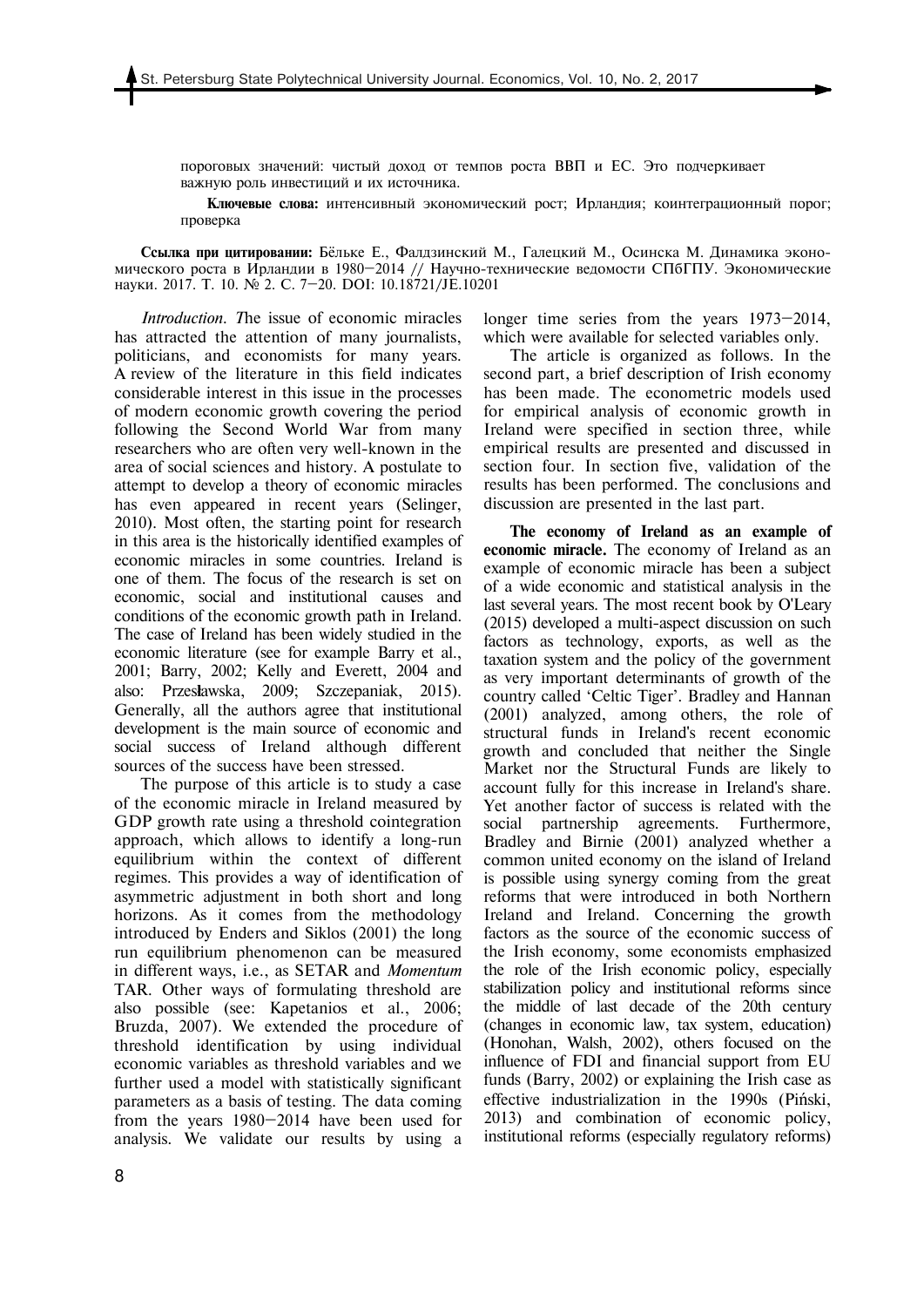and membership in the EU (Szczepaniak, 2015). According to Cassidy, there are five important considerations in the discussion about the Irish economy: solid macroeconomic fundamentals, general regulatory environment supporting and encouraging business and entrepreneurship development, good access to risk capital, educational attainment of the workforce and conditions to R&D activity (Cassidy, 2004).

The arguments presented above provide a rationale for the analysis of Irish economy growth from the perspective of economic miracles. Interesting discussion on understanding the notion of the economic miracle and the characteristics, conditions, and consequences of this phenomenon is provided in a book edited by Balcerowicz and Rzońca (2014). Economic miracles are here a consequence of internal economic shocks caused by the national economic policy, at the root of which lie institutional determinants of changes in the economic system that could be barriers to, or drivers of development. The authors distinguish between two types of growth mechanisms, the first of which, based on innovations, is potentially sustainable and universal, whereas the «second type comprises specific growth mechanisms contained only in some situations formed by certain types of institutional systems, and/or deforming the economic policy, and they may be activated by respective reforms and, after some, sometimes a long time, they die out» (Balcerowicz, Rzońca, 2014). According to Balcerowicz and Rzońca, sustained acceleration of economic growth is a result of the successful introduction of a package of reforms, which must have an appropriate direction (liberal), temporal scope and structure, and be irreversible. Furthermore, the implemented reform packages should be the most productive in terms of the rate of economic growth. It is extremely difficult to answer the question of what factors could lead to raising the growth rate to very high levels. This is still one of the most important questions of the theory of development. Thus, at the current state of knowledge, the identification of periods of economic growth as a miracle always occurs *ex post*. According to Balcerowicz and Rzońca, historical experience suggests that in this case a reform package must significantly and permanently increase the pace of technology transfer from abroad, which requires a radical opening of the economy to the rest of the world,

deregulation, fiscal reforms raising the rate of savings and investment, and strengthening the protection of private property rights, etc.

An argument in favour of Balcerowicz and Rzońca's methodological proposals with regard to the research into economic development, in particular the phenomenon of miracles, could also be the studies by Acemoglu and Robinson (Acemoglu, Robinson, 2013). Similarly to Balcerowicz and Rzońca, they recognize the decisive effect of the institutional structure of the economy on its level of development, and growth rate. The so-called *inclusive* institutions, which guarantee freedom to the largest possible number of individuals, and provide strong incentives for cost- and socially effective actions, are conducive to rapid growth, whereas barriers to it are the consequence of the dominance of the so-called *extractive* institutions restricting the freedom of the individual and broad access to resources.

We found that this concept applies well to the case of Ireland, a country which succeeded in exciting the growth as well as placing itself among the best economies in the world. The facts are convincing. The dynamics of GDP in the years 1980—2014 is presented in Fig. 1. Average GDP annual growth rate of 1980—2008 was at 6.6 %. Ireland achieved the highest GDP level, i.e., 274.71 billion USD, in 2008. In the same period, GDP per capita (PPP) started from the level 13,434 USD in 1980, reached 37,276 USD in 2008 and finally 46,633 USD in 2014. According to the World Bank Group, the value of GDP in Ireland in 2014, amounting to 250.81 billion USD, represented 0.40 percent of the world economy. Ireland could be characterized as a rapidly growing economy before the last financial crisis and incredible GDP decrease after 2008. In the period of 2008—2010, average GDP growth rate was at minus 3.5 %. After negotiations with the European Union, the IMF and the World Bank Ireland has implemented a program of economic reforms. Since 2010, the Irish economy started to grow again. It is obvious that economic development of this country was supported by financial transfers from the European Union but the most important role was played by the Irish government's economic policy. In 2008 Ireland had the highest level of household debt relative to disposable income at about 190 %. Today, after the last financial crisis Ireland is the only PIIGS country growing very fast (over 7 % in 2015) with low government debt (about 1.5 % in 2015).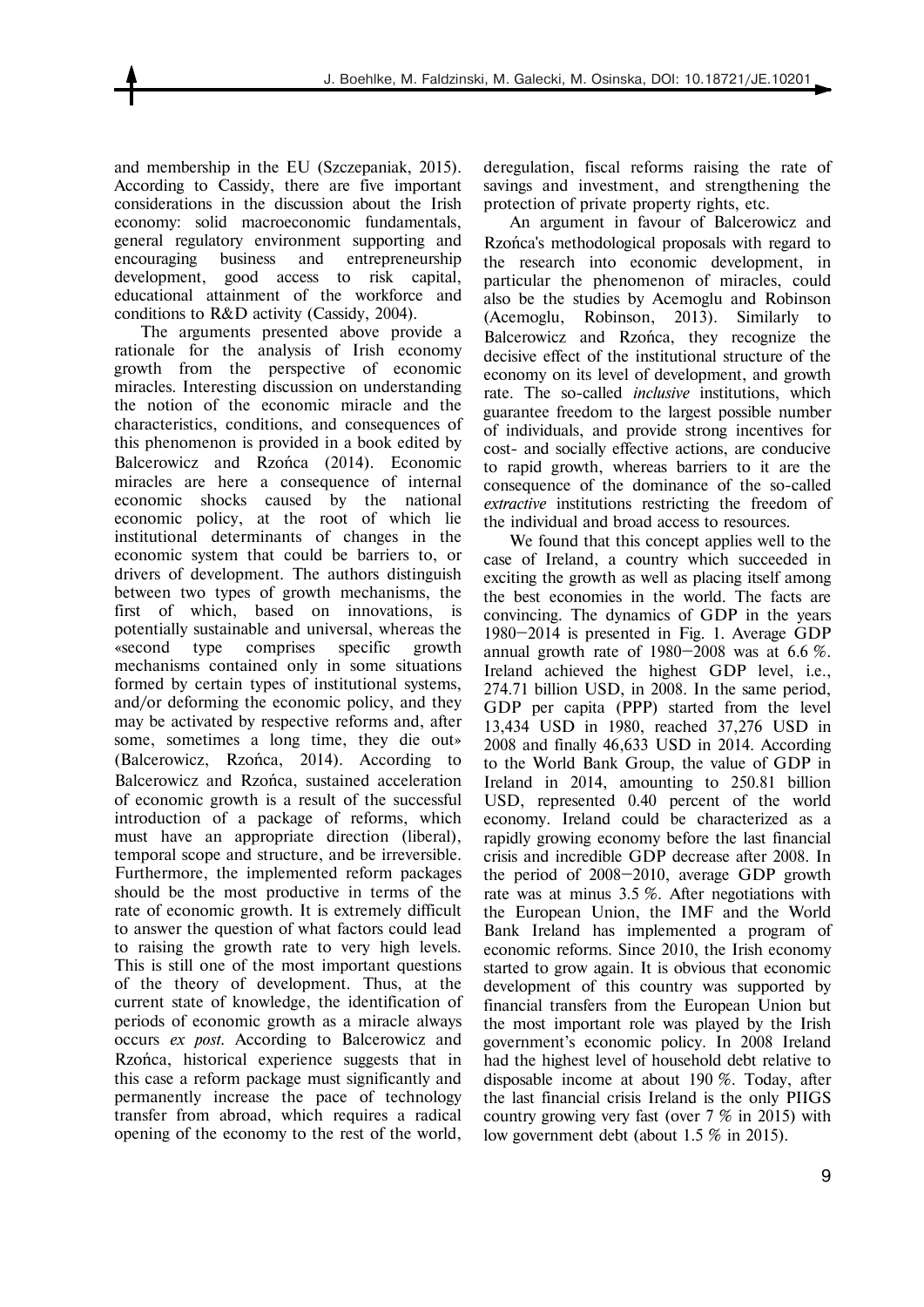

Source: Based on the data from Eurostat, http://ec.europa.eu/eurostat

Investigating the process of Irish economic development of 1980—2014, it could be observed that traditional factors lying behind relatively strong growth remained important. These include the economically efficient utilization of labor and capital in order to keep the economy operating at a level close to its economic potential. The economic growth of the Irish economy of 1980—2014 was mainly influenced by changes in multi-factor productivity, with spectacular growth observed in 1987—2000. They were determined by changes in both production factor resources and in their productivity. Unemployment rate in Ireland averaged 10.92 percent from 1983 until 2016, reaching an all-time high of 17.30 percent in December of 1985 and a record low of 3.70 percent in December of 2000. In 2016 it was established at the level of 7.8 percent. It is obvious that aggregate productivity growth depends on the productivity of firms operating in Irish economy but from the perspective of economic policy the most important issue is to ensure institutional structures and policy settings supporting investment processes, innovations, good managerial practices, efficient working incentives, entrepreneurship and risk taking.

The brake-point in Irish economic history was the accession to EEC in 1973. The most spectacular achievements were noticed in a period from 1980 to 2007. Since 1987, a voluntary «pay pact» between the government, Trade Unions and employers was a very important institution to reduce public debt and wages. Because of them the Irish economy was described as the «Celtic Tiger». In economic literature many researchers have emphasized the importance of a political consensus in the 1980s as a basic element of Irish socio-political changes. It influenced the shape and the implementation mode of economic recovery strategy, especially from the fiscal and monetary policy point of view. Strategic issues for long-term economic growth exposed changes in the structure of Irish economy by investment in infrastructure, especially in public transport, new housing, IT sector and protection of the nature environment (O′ Hagan and Newman, 2005). The very important reason of Irish economic success was also a relatively high level of human capital value as a result of centrality of investment in education sector. It had important implications for macroeconomic and regional strategy and policy. In the case of the English-speaking society, it is no accident that almost 50 % of foreign direct investments from United States and Great Britain had been allocated in that very internationally oriented country, especially in the information technology sector and financial and legal services. The case of Ireland shows an importance of opening up to the global economy but from another perspective the fact remains that cultural diversity within the country was also a great advantage in its socio-economic success.

**The threshold error-correction class of models.**  After the Washington consensus being introduced, the economists have gone from the issue of real growth factors and replaced it with the institutional framework that is necessary for growth being operated. However, Durlauf (2000) showed his concern about the possibility of effectively modelling the legal, social or political factors in the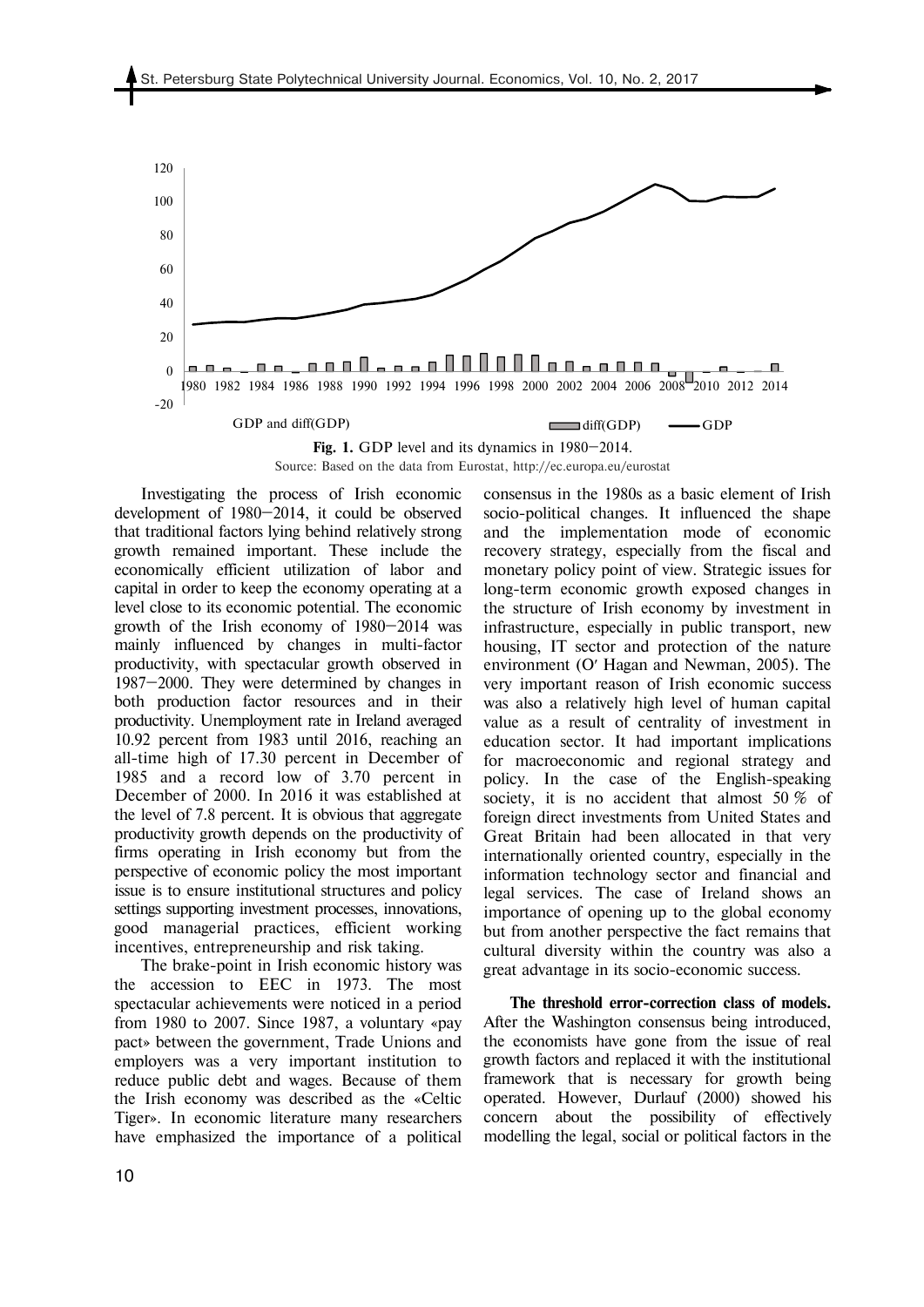context of economic growth because most of them are endogenously related with the level of growth. Durlauf et al. (2005) continued arguing that modelling the economic growth based on time series is limited due to short series of data (available only after 1960), sensitivity of growth to business cycles and other short-run instabilities. However nonlinearity and multi-regimes in the growth patterns was from their viewpoint very important. On the other hand, after the last recession of the first decade of the 21st century it became clear that creating economic growth is still of great importance. Having in mind all these concerns, remarks and needs we tried to model economic growth in Ireland using a simple but nonlinear approach, i.e., a threshold approach (see Tong, 1990). We based our interest on the fact that before 1980s Ireland was really a poor country and the growth factors must have been introduced exogenously, possibly using a discrete threshold. This assumption determined the set of threshold variables analysed in the research. At the very beginning we assumed a long-run dynamics, that means a long-run equilibrium path and short-term adjustment. We based our research on TAR and M-TAR approaches defined by Balke and Fomby (1997), and, by Enders and Siklos (2001). A starting point of the Enders and Siklos procedure is the following long-run equation (1):

$$
Y_t = \alpha_0 + \sum_{i=1}^k \alpha_i X_{it} + u_t, \qquad (1)
$$

where all variables  $Y_t$ ,  $X_t$  for  $i = 1, ..., k$  are assumed to be I(1). Stationarity of the adjustment process (residual process) satisfies a threshold cointegration if:

$$
\Delta u_t = I_t \, \rho_1 \, u_{t-1} + (1 - I_t) \rho_2 \, u_{t-1} + \sum_{i=1}^p \beta_i \Delta u_{t-i} + \varepsilon_t, \, (2)
$$

where

$$
I_t = \begin{cases} 1 & \text{for } u_{t-1} \ge \gamma, \\ 0 & \text{for } u_{t-1} < \gamma \end{cases}
$$
 (3)

in the case of TAR-type adjustment or

$$
I_{t} = \begin{cases} 1 & \text{for } \Delta u_{t-1} \ge \gamma, \\ 0 & \text{for } \Delta u_{t-1} < \gamma \end{cases}
$$
 (4)

in the case of M-TAR-type adjustment.

The procedure provided by Engle and Siklos (2—4) was the subject of modifications. In 2006 Kapetanios, Shin and Snall proposed other types of indication function than (3—4) and assumed maximum one co-integration vector. In 2007 Bruzda implemented equation (5) to test the threshold co-integration, taking into account that in the case of common factors model (5) can be reduced to the form given by (2). Otherwise, a test equation in the form (5) improves the power of the procedure. The hypothesis of lack of threshold cointegration is as follows:  $H_1: \rho_1 = \rho_2 = 0$  and implies a linear cointegration. The threshold error correction model (TECM hereafter) takes the form:

$$
\Delta Y_{t} = I_{t} \rho_{1} u_{t-1} + (1 - I_{t}) \rho_{2} u_{t-1} + + \omega \Delta X_{t} + \sum_{j=1}^{p} \psi_{jj} \Delta Z_{t-j} + e_{t},
$$
\n(5)

where:  $Z_t = (Y_t, X_{1t}, X_{2t}, ..., X_{kt})'$ ,  $X_t = (X_{1t}, X_{1t})'$  $X_{2t}$ , ...,  $X_{kt}$ , *u<sub>t</sub>* is a residual process from eq. (1) and  $I_t$  is the Heaviside function (3) or (4) and  $\gamma$ is a threshold value.

The asymmetry of adjustment to long-run equilibrium is tested using the following hypothesis  $H_2$ :  $\rho_1 - \rho_2 = 0$ . If asymmetry is confirmed it means that the speed of adjustment to the longrun path differs between negative and positive sides. The mechanism of adjustment depends of the threshold variable that reveals which forces dominated over the indicated periods.

In the reported research model (5) has been used as a basis of testing, but threshold variables were taken individually from the following: the long-run regression of the form (1) and their first differences. In the next step a new testing equation of the form (6) has been proposed when regimes are split not only by lagged ECMs but also by the lagged values of exogenous and endogenous variables. The intuition for composing Eq. 6 lies in the fact that asymmetry in the adjustment process can occur in the short-run, and can result from the changes of the variables other than the ECM. A test similar to the procedure defined by Enders and Siklos is conducted using the statistically significant Eq. (6).

Then the proposed TECM model takes the following form:

$$
\Delta Y_{t} = I_{t} \rho_{1} u_{t-1} + (1 - I_{t}) \rho_{2} u_{t-1} + I_{t} \omega_{1} \Delta X_{t} +
$$
  
+ 
$$
(1 - I_{t}) \omega_{2} \Delta X_{t} + \sum_{j=1}^{\max\{p;q\}} I_{t} \psi_{1yj} \Delta Z_{t-j} +
$$
 (6)  
+ 
$$
\sum_{j=1}^{\max\{p;q\}} (1 - I_{t}) \psi_{2yj} \Delta Z_{t-j} + e_{t},
$$

11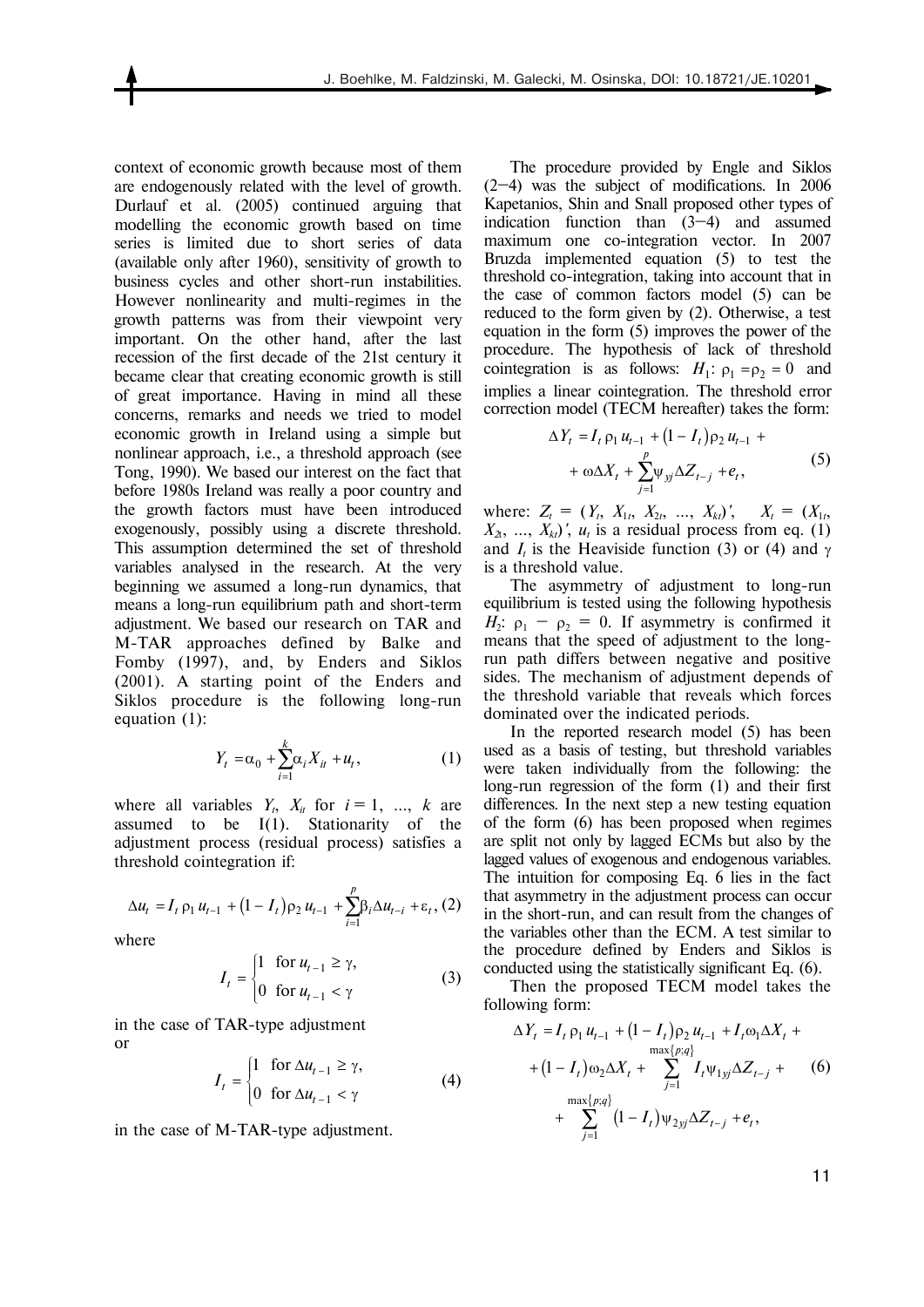where:  $Z_t$ ,  $X_t$ ,  $u_t$  and  $\gamma$  are defined as in (5) and  $I_t$ for individual variables is constructed similarly to (3) and (4).

As mentioned above, Eq. (6) was not only the testing formula. Eq. (6) shows the possibility of a discrete threshold coming from: an adjustment to the long-run path (1), an exogenous threshold  $\Delta X_{it-1}$  or an endogenous change  $\Delta Y_{t-s}$ . All elements exhibit different sources of the short-run regime changes and short-run asymmetry.

**Empirical study.** The empirical research was focused on modelling the GDP process in Ireland observed in 1980—2014, yearly observations. Its aim was to identify possible structural breaks and further to explain the causes for structural breaks with threshold models. The set of time series taken into account is summarized in Tab. 1. The data were taken in both: levels and logs. The original GDP series were filtered with the Hodrick-Prescott filter to remove cyclical pattern.

Table 1

1

**Variables used in the study (constant prices)** 

| variable                                               | variable name                | variable unit    |
|--------------------------------------------------------|------------------------------|------------------|
| $GDP_t$                                                | Gross Domestic<br>Product    | billion of euro  |
| $FDI_t$                                                | Foreign Direct<br>Investment | millions of euro |
| $NI$ $EU_t$                                            | Net income from EU           | millions of euro |
| $EMP_t$                                                | Employment                   | Thousand         |
| $PD_{t}$                                               | Public Debt                  | billions of euro |
| $Deflator_t$                                           | GDP deflator                 | $[\%]$ of GDP    |
| $I_t$                                                  | Investments                  | billions of euro |
| $N_{\perp}$ $Ex_{t}$                                   | Net Exports                  | billions of euro |
| $SR_{t}$                                               | Short-term interest rate     | $[\%]$           |
| $LR_{t}$                                               | Long-term interest rate      | $[\%]$           |
| $MFP_t^*$                                              | Multi-factor<br>productivity | [%] change       |
| $FDI_t/GDP_t$                                          |                              | $[\%]$           |
| $NI$ <sub>L</sub> $EU$ <sub>t</sub> $GDP$ <sub>t</sub> |                              | $[\%]$           |
| $I_{t}/GDP_{t}$                                        |                              | $[\%]$           |
| $GNP_t$                                                | Gross National Product       | billion of euro  |

The data were downloaded from http://www.eco nomywatch.com/economic-statistics/country/Ireland/, http://www.cso.ie/en/statistics/ , http://stats.oecd.org/

 $*MFP_t$  was observed only in 1980–2011.

 At the first step we tested the time series for unit roots/stationarity using both: the Philips and Perron — PP (1988) and the KPSS (Kwiatkowski et al. 1992) tests. Then, the Andrews and Zivot (1992) endogenous structural break test has been applied. Based on the PP test, all the variables have one unit root, whereas four variables, i.e., Deflator<sub>t</sub>,  $PD_t$ ,  $EMP_t$  and  $GDP_t$  (with and without cyclical component) have two unit roots. KPSS test results show that all the variables have one unit root beside NI  $EU_t$ . We have to keep in mind that time series are quite short (n=35) observations) and it could affect the conclusions. Thus in further steps we assumed that all variables were I(1). Concerning the Andrews and Zivot test results, it can said that only two variables do not have one unit root (PD<sub>t</sub> and Sr<sub>t</sub>) at a 5 % significance level. The break date has been identified around 2008 year, which predominates for levels and differences. This is due to the financial and economic crisis which interrupted the fast growth in Ireland. This fact stays in line with other general findings and implies nonlinearity, as, for example, in Woo and Kumar (2015). However, structural breaks in the 1990s were also supported by the data. The breaks located in 1980s and 1990s were shown in short interest rate and net income from the EU when original data were considered and net exports when logs were analysed<sup>1</sup>.

At the second stage the procedure described in section 3 (Eqs.  $1-8$ ) has been applied. The results of the original Engle and Siklos test showed that in three cases out of four the Engle and Siklos test supports the hypothesis of threshold cointegration (see Tab. 2 for comparison). This means that around the long-run path, asymmetry of short-term adjustment can be observed. This finding provides a basis for further investigation in order to reveal the possible significant threshold variables that influence the economic growth pattern in Ireland.

The results of testing for threshold cointegration and asymmetry using the approach proposed in the paper are given in Tab. 3 and 4.

**<sup>1</sup>** The results of PP, KPSS and Andrews and Zivot test are available from the authors on request.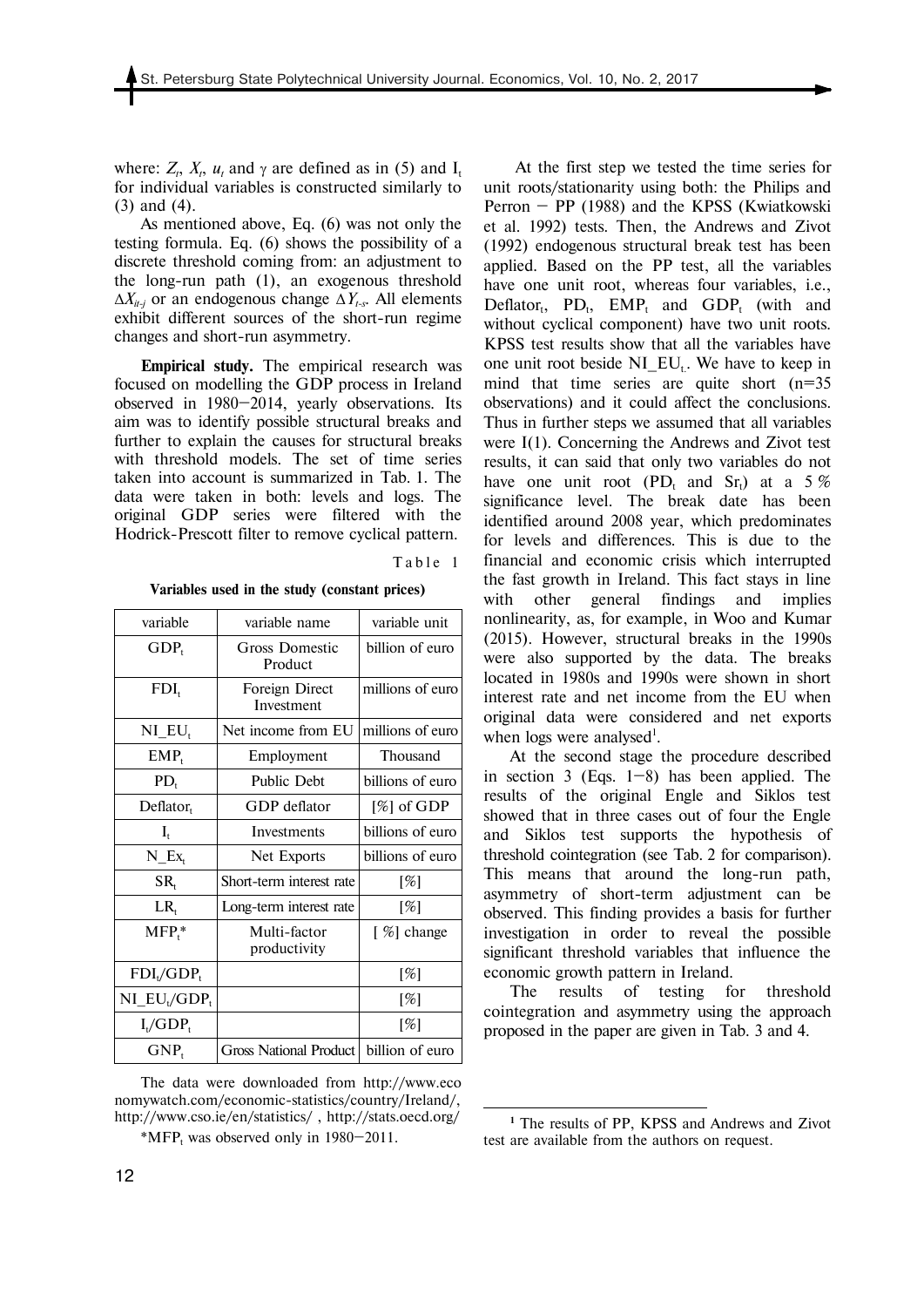**Enders and Siklos test results based on Eq. 2** 

| Threshold variable         |          | Value of threshold Long-term equation | <b>Hypothesis</b>                    | p-value | <b>Remarks</b>          |
|----------------------------|----------|---------------------------------------|--------------------------------------|---------|-------------------------|
| $ECM(t-1)$ SETAR           |          | Original data                         | H0: $(\rho_1 = \rho_2 = 0)$ 0.0014   |         | Cointegration           |
| $ECM(t-1)$ SETAR           |          | Original data                         | H2: $(\rho_1 - \rho_2 = 0)$ 0.8651   |         | No-asymmetry            |
| $\triangle ECM(t-1)$ M-TAR |          | Original data                         | H0: $(\rho_1 = \rho_2 = 0)$ 0.0490   |         | Threshold cointegration |
| $\triangle ECM(t-1)$ M-TAR |          | Original data                         | H2: $(\rho_1 - \rho_2 = 0)$ 0.1240   |         | Asymmetry               |
| $ECM(t-1)$ SETAR           |          | Logarithmic data                      | H0: $(\rho_1 = \rho_2 = 0)$ < 0.0001 |         | Threshold cointegration |
| $ECM(t-1)$ SETAR           |          | Logarithmic data                      | H2: $(\rho_1 - \rho_2 = 0)$ 0.0391   |         | Asymmetry               |
| $\triangle ECM(t-1)$ M-TAR | $\theta$ | Logarithmic data                      | H0: $(\rho_1 = \rho_2 = 0)$ < 0.0001 |         | Threshold cointegration |
| $\triangle ECM(t-1)$ M-TAR | $\theta$ | Logarithmic data                      | H2: $(\rho_1 - \rho_2 = 0)$ 0.1066   |         | Asymmetry               |

Table 3

## **Enders and Siklos test results based on Eq. 6. Threshold variable: original data — levels and differences**

| Threshold<br>variable                 | Threshold<br>value | Long-term<br>equation* | Hypothesis                                | p-value             | Remarks                            |
|---------------------------------------|--------------------|------------------------|-------------------------------------------|---------------------|------------------------------------|
| $\overline{\text{HP}}$ GDP(t-5)       | 162.57             | Yes                    | H0: $(\rho_1 = \rho_2 = 0)$               |                     | Too few observations in the regime |
| $FDI(t-5)$                            | 18210.64           | $\overline{No}$        | H0: $(\rho_1 = \rho_2 = 0)$               |                     | Too few observations in the regime |
| $\overline{\text{NI}_E\text{U}(t-2)}$ | 1627.90            | Yes                    | H0: $(\rho_1 = \rho_2 = 0)$               | 0.0135              | <b>Threshold cointegration</b>     |
| $NI$ $EU(t-2)$                        |                    |                        | $\overline{H}$ 2: $(\rho_1 - \rho_2 = 0)$ | 0.0005              | Asymmetry                          |
| $EMP(t-4)$                            | 1901.60            | Yes                    | H0: $(\rho_1 = \rho_2 = 0)$               |                     | Too few observations in the regime |
| $PD(t-4)$                             | 46.68              | Yes                    | H0: $(\rho_1 = \rho_2 = 0)$               |                     | Too few observations in the regime |
| $\overline{\text{Deflator}(t-3)}$     | 64.90              | No                     | H0: $(\rho_1 = \rho_2 = 0)$               | 0.0076              | <b>Threshold cointegration</b>     |
| $Deflator(t-3)$                       |                    |                        | H2: $(\rho_1 - \rho_2 = 0)$               | 0.1215              | Asymmetry                          |
| $I(t-3)$                              | 38.22              | Yes                    | H0: $(\rho_1 = \rho_2 = 0)$               |                     | Too few observations in the regime |
| $Lr(t-3)$                             | 7.28               | No                     | H0: $(\rho_1 = \rho_2 = 0)$               | 0.4730              | Lack of cointegration E-S          |
| $Lr(t-3)$                             |                    |                        |                                           |                     | TAR model                          |
| $N_{\_Ex(t-4)}$                       | 39.05              | Yes                    | H0: $(\rho_1 = \rho_2 = 0)$               |                     | Too few observations in the regime |
| $Sr(t-5)$                             | 6.25               | Yes                    | H0: $(\rho_1 = \rho_2 = 0)$               | 0.2897              | Lack of cointegration              |
| $Sr(t-5)$                             |                    |                        |                                           |                     | TAR model                          |
| $ECM(t-1)$                            | $\boldsymbol{0}$   | Yes                    | H0: $(\rho_1 = \rho_2 = 0)$               | 0.0944              | Partial cointegration              |
| $ECM(t-1)$                            |                    |                        |                                           |                     | Insignificant parameter pECM       |
| $\Delta HP$ <sub>_</sub> GDP(t-4)     | 2.98               | Yes                    | H0: $(\rho_1 = \rho_2 = 0)$               | 0.0003              | Partial cointegration              |
| $\triangle HP$ GDP(t-4)               |                    |                        |                                           |                     | Insignificant parameter pECM       |
| $\Delta$ FDI(t-5)                     | $-6542.51$         | No                     | H0: $(\rho_1 = \rho_2 = 0)$               |                     | Too few observations in the regime |
| $\overline{\Delta NI\_EU(t-5)}$       | $-11.50$           | Yes                    | H0: $(\rho_1 = \rho_2 = 0)$               | $\overline{0.0001}$ | Partial cointegration              |
| $\triangle NI$ EU(t-5)                |                    |                        |                                           |                     | Insignificant parameter pECM       |
| $\triangle EMP(t-5)$                  | 15.40              | Yes                    | H0: $(\rho_1 = \rho_2 = 0)$               | < 0.0001            | Partial cointegration              |
| $\triangle EMP(t-5)$                  |                    |                        |                                           |                     | Insignificant parameter pECM       |
| $\Delta \text{PD}(t-3)$               | 2.44               | Yes                    | H0: $(\rho_1 = \rho_2 = 0)$               | 0.0293              | Partial cointegration              |
| $\Delta \text{PD}(t-3)$               |                    |                        |                                           |                     | Insignificant parameter nECM       |
| $\triangle$ Deflator(t-1)             | 1.7                | No                     | H0: $(\rho_1 = \rho_2 = 0)$               | 0.1177              | Partial cointegration              |
| $\triangle$ Deflator(t-1)             |                    |                        |                                           |                     | Insignificant parameter nECM       |
| $\Delta I(t-5)$                       | $-0.91$            | Yes                    | H0: $(\rho_1 = \rho_2 = 0)$               |                     | Too few observations in the regime |
| $\Delta Lr(t-5)$                      | 0.34               | No                     | H0: $(\rho_1 = \rho_2 = 0)$               |                     | Too few observations in the regime |
| $\Delta N$ _Ex(t-5)                   | 2.82               | Yes                    | H0: $(\rho_1 = \rho_2 = 0)$               |                     | Too few observations in the regime |
| $\Delta S r(t-4)$                     | 0.58               | Yes                    | H0: $(\rho_1 = \rho_2 = 0)$               |                     | Too few observations in the regime |
| $\overline{\triangle MFP(t-1)}$       | 2.5                | $\overline{No}$        | H0: $(\rho_1 = \rho_2 = 0)$               | 0.0500              | Partial cointegration              |
| $\triangle ECM(t-1)$                  | $\overline{0}$     | <b>Yes</b>             | H0: $(\rho_1 = \rho_2 = 0)$               | 0.0136              | Partial cointegration              |
| $\overline{\triangle ECM(t-1)}$       |                    |                        | H2: $(\rho_1 - \rho_2 = 0)$               |                     | Positive sign nECM                 |

\* The term «long-term equation» in Tab. 6—7 denotes the presence of the threshold variable in the long-term equation.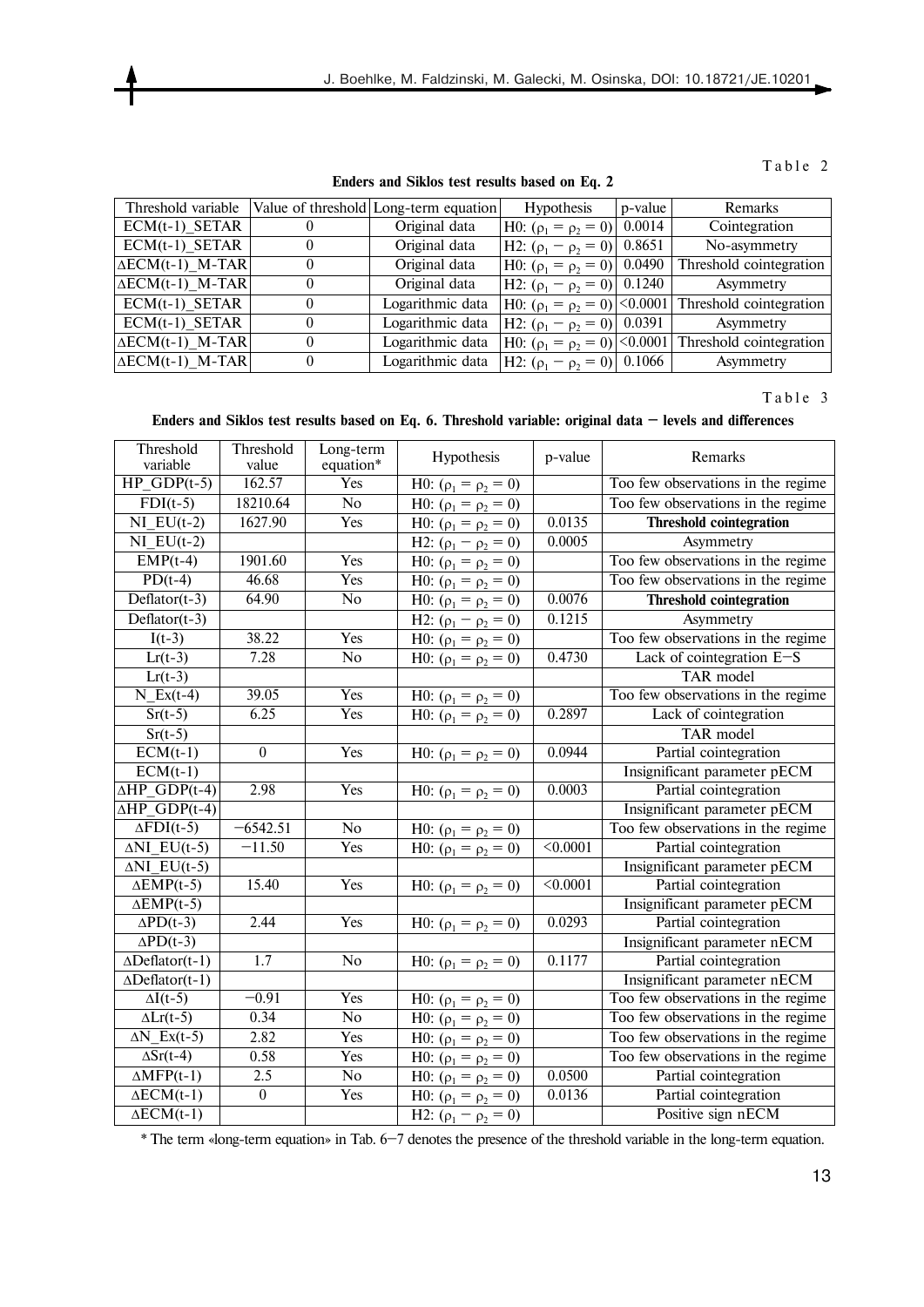| Threshold<br>variable            | Threshold<br>value | Long-term<br>equation | Hypothesis                  | p-value | Remarks                            |
|----------------------------------|--------------------|-----------------------|-----------------------------|---------|------------------------------------|
| $HP_GDP(t-5)$                    | 4.33               | Yes                   | H0: $(\rho_1 = \rho_2 = 0)$ | 0.1147  | <b>Threshold cointegration</b>     |
| $HP$ GDP $(t-5)$                 |                    |                       | H2: $(\rho_1 - \rho_2 = 0)$ | 0.1480  | Asymmetry                          |
| $FDI(t-5)$                       | 9.81               | No                    | H0: $(\rho_1 = \rho_2 = 0)$ |         | Too few observations in the regime |
| $NI$ EU(t-5)                     | 6.16               | N <sub>o</sub>        | H0: $(\rho_1 = \rho_2 = 0)$ |         | Too few observations in the regime |
| $I(t-5)$                         | 2.51               | No                    | H0: $(\rho_1 = \rho_2 = 0)$ |         | Too few observations in the regime |
| $Sr(t-5)$                        | 6.25               | No                    | H0: $(\rho_1 = \rho_2 = 0)$ | 0.0856  | Partial cointegration              |
| $Sr(t-5)$                        |                    |                       | H2: $(\rho_1 - \rho_2 = 0)$ |         | Insignificant parameter nECM       |
| $N_{\_Ex(t-5)}$                  | 1.15               | Yes                   | H0: $(\rho_1 = \rho_2 = 0)$ |         | Too few observations in the regime |
| $EMP(t-4)$                       | 0.64               | Yes                   | H0: $(\rho_1 = \rho_2 = 0)$ |         | Too few observations in the regime |
| $PD(t-3)$                        | 3.84               | Yes                   | H0: $(\rho_1 = \rho_2 = 0)$ |         | Too few observations in the regime |
| $Lr(t-3)$                        | 7.29               | No                    | H0: $(\rho_1 = \rho_2 = 0)$ | 0.7999  | Lack of cointrgration              |
| $Lr(t-3)$                        |                    |                       |                             |         | TAR model                          |
| $ECM(t-1)$                       | $\theta$           | Yes                   | H0: $(\rho_1 = \rho_2 = 0)$ | 0.0107  | Cointegration                      |
| $ECM(t-1)$                       |                    |                       | H2: $(\rho_1 - \rho_2 = 0)$ | 0.6128  | No-asymmetry                       |
| $\triangle HP$ GDP(t-4)          | 0.022              | Yes                   | H0: $(\rho_1 = \rho_2 = 0)$ |         | Too few observations in the regime |
| $\Delta$ FDI(t-5)                | $-0.252$           | No                    | H0: $(\rho_1 = \rho_2 = 0)$ |         | Too few observations in the regime |
| $\triangle NI$ EU(t-4)           | $-0.273$           | No                    | H0: $(\rho_1 = \rho_2 = 0)$ |         | Too few observations in the regime |
| $\Delta Lr(t-5)$                 | 0.340              | No                    | H0: $(\rho_1 = \rho_2 = 0)$ |         | Too few observations in the regime |
| $\Delta S r(t-4)$                | 0.580              | No                    | H0: $(\rho_1 = \rho_2 = 0)$ |         | Too few observations in the regime |
| $\Delta N$ _Ex(t-2)              | 0.054              | Yes                   | H0: $(\rho_1 = \rho_2 = 0)$ | 0.0086  | Partial cointegration              |
| $\Delta N$ Ex(t-2)               |                    |                       |                             |         | Insignificant parameter nECM       |
| $\Delta I(t-4)$                  | $-0.017$           | No                    | H0: $(\rho_1 = \rho_2 = 0)$ | 0.6627  | Lack of cointegration              |
| $\Delta I(t-4)$                  |                    |                       |                             |         | TAR model                          |
| $\Delta \text{PD}(t-4)$          | 0.051              | Yes                   | H0: $(\rho_1 = \rho_2 = 0)$ |         | Too few observations in the regime |
| $\triangle EMP(t-5)$             | 0.005              | Yes                   | H0: $(\rho_1 = \rho_2 = 0)$ |         | Too few observations in the regime |
| $\triangle$ Deflator(t-1)        | 0.052              | Yes                   | H0: $(\rho_1 = \rho_2 = 0)$ |         | Too few observations in the regime |
| $\triangle MFP(t-1)$             | 2.5                | No                    | H0: $(\rho_1 = \rho_2 = 0)$ | 0.0093  | <b>Threshold cointegration</b>     |
| $\overline{\triangle ECM}$ (t-1) | $\boldsymbol{0}$   | Yes                   | H0: $(\rho_1 = \rho_2 = 0)$ | 0.0104  | Partial cointegration              |
| $\triangle ECM(t-1)$             |                    |                       | H2: $(\rho_1 - \rho_2 = 0)$ |         | Insignificant parameter nECM       |

**Enders and Siklos test results based on Eq. 6. Threshold variable: logarithmic data and differences of logarithms** 

The results presented in Tab. 3—4 show the problem that was indicated at the very beginning of the paper, i.e., low number of observations applicable for the research. The severe limitations resulting from that fact are indicated in tables by the comment «too few observations in the regime». However, we were able to find out that in cases when net income from the EU lagged by 2 years, the deflator lagged by 3 years (for original data) and HP\_GDP lagged by 5 periods and multifactor productivity (MFP) lagged by 1 (for logs), significant threshold cointegration took place. These variables, apart from the GDP deflator and MFP, were present in the long-run relationship. Thus the case of deflator puts our attention on the prices level in

Ireland in 1980—2014. It is worth noting that for original data the threshold value of net income from the EU was equal to 1,627.9 (mln euro) and in the case of deflator the cumulated prices change was about 64.90 %. The value of the HP GDP threshold for logs is equal 4.33.

In the third stage of the research the estimation of TECM parameters and testing for threshold cointegration and asymmetry of adjustment in the TECM model was carried out. The aim of this stage was to estimate (symmetric or asymmetric) reaction of the economy (measured in GDP) on the growth factors measured as threshold variables. The long-run models (ECM-terms) are shown in Tab. 5, while the best TECM models indicated by BIC are presented in Tab. 6 and 7.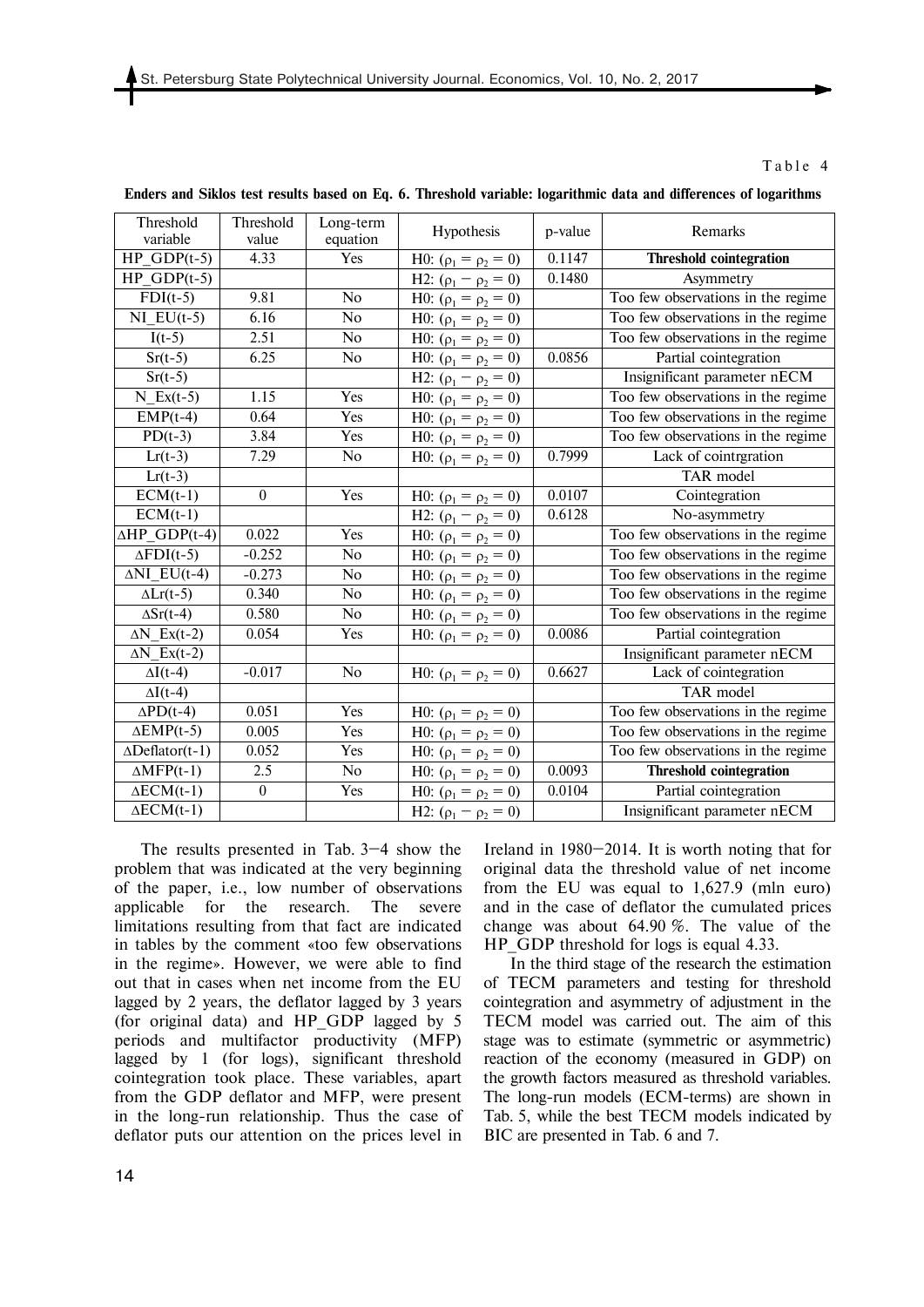|                | HP GDP             |         | HP_log_GDP         |         |  |
|----------------|--------------------|---------|--------------------|---------|--|
| Variable       | parameter estimate | p-value | parameter estimate | p-value |  |
| Const          | $-27.367$          | 0.0010  | $-4.287$           | 0.0000  |  |
| NI EU          | 0.005              | 0.0000  |                    |         |  |
| <b>EMP</b>     | 0.066              | 0.0000  | 1.033              | 0.0000  |  |
| N Ex           | 0.848              | 0.0000  | 0.066              | 0.0000  |  |
| Sr             | $-0.566$           | 0.0096  | $-0.008$           | 0.0520  |  |
|                | 0.367              | 0.0131  |                    |         |  |
| <b>PD</b>      | 0.127              | 0.0000  | 0.070              | 0.0000  |  |
| Deflator       |                    |         | 0.228              | 0.0002  |  |
| DW test        |                    | 1.5313  | DW test            | 1.0813  |  |
| $\mathbb{R}^2$ |                    | 0.9988  | $R^2$              | 0.9960  |  |
| QLR test       |                    | 0.0001  | QLR test           | 0.0000  |  |

#### **The long-run models for GDP**

QLR test represents Quandt's test for structural breaks (Quandt, 1960).

Table 6

| Dependent variable      |      | Threshold variable |          | Value of threshold |          | Threshold variable |               | Value of threshold |          |  |
|-------------------------|------|--------------------|----------|--------------------|----------|--------------------|---------------|--------------------|----------|--|
|                         |      | NI $EU(t-2)=$      |          | 1.6                |          | $deflator(t-3)=$   |               | 64.9               |          |  |
| ∆HP_GDP                 |      | $N1=$              | 10       | $N2=$              | 22       | $N1=$              | 16            | $N2=$              | 14       |  |
|                         |      | $AIC =$            |          |                    | $-61.40$ |                    | $AIC =$       |                    | $-60.14$ |  |
| variable                |      | I_regime           | p-value  | II_regime          | p-value  | $I$ regime         | p-value       | II_regime          | p-value  |  |
| const                   |      | 4.5271             | < 0.0001 | $-0.8729$          | 0.0186   | $-0.2375$          | 0.1396        | 0.1155             | 0.1713   |  |
| $\Delta Sr$             |      |                    |          | $-0.2440$          | 0.0183   | $-0.1818$          | 0.0002        | $-0.0514$          | 0.0001   |  |
| $\Delta Lr$             |      | $-0.0407$          | 0.0107   |                    |          |                    |               | 0.0952             | 0.0011   |  |
| $\Delta I$              |      | 0.3237             | < 0.0001 | 0.1302             | 0.0273   |                    |               | $-0.0402$          | 0.0162   |  |
| $\Delta \text{PD}$      |      | 0.0911             | < 0.0001 | 0.0731             | 0.0002   | 0.0148             | 0.0160        | $-0.0240$          | 0.0023   |  |
| $\Delta \text{FDI}$     |      | $-0.0001$          | < 0.0001 | 0.0000             | 0.0004   |                    |               | 0.0001             | 0.0163   |  |
| ΔNI_EU                  |      | 0.0012             | < 0.0001 | 0.0022             | 0.0001   | 0.0005             | 0.0462        | $-0.0001$          | 0.0772   |  |
| $\triangle EMP$         |      | 0.0494             | < 0.0001 | 0.0267             | < 0.0001 | 0.0079             | < 0.0001      | 0.0029             | 0.0999   |  |
| ∆Deflator               |      |                    |          | 0.2890             | 0.0008   | 0.2100             | < 0.0001      | 0.0813             | 0.0207   |  |
| $\Delta N$ Ex           |      | $-0.2670$          | < 0.0001 | 0.3325             | < 0.0001 | 0.0888             | 0.0001        |                    |          |  |
| $\triangle ECM(t-1)$    |      | $-0.2458$          | < 0.0001 | $-0.4437$          | 0.0002   | $-0.1926$          | $\leq 0.0001$ | $-0.0446$          | 0.0073   |  |
| $\triangle HP_GDP(t-1)$ |      |                    |          | 0.6109             | < 0.0001 | 0.7539             | < 0.0001      | 1.0815             | < 0.0001 |  |
| ARCH LM(4)              |      | 4.298              | (0.367)  | 3.278              | (0.512)  | 3.047              | (0.550)       | 3.967              | (0.411)  |  |
|                         | Q(2) | 2.58               | (0.276)  |                    |          |                    |               | 1.08               | (0.583)  |  |
| Ljung-Box               | Q(3) |                    |          |                    |          | 3.64               | (0.303)       |                    |          |  |
|                         | Q(4) |                    |          | 3.06               | (0.547)  |                    |               |                    |          |  |

**The best TECM models for non-logarithmic data** 

In last four rows p-values are given in brackets. N1 and N2 mean the number of observations in the I and II regime respectively.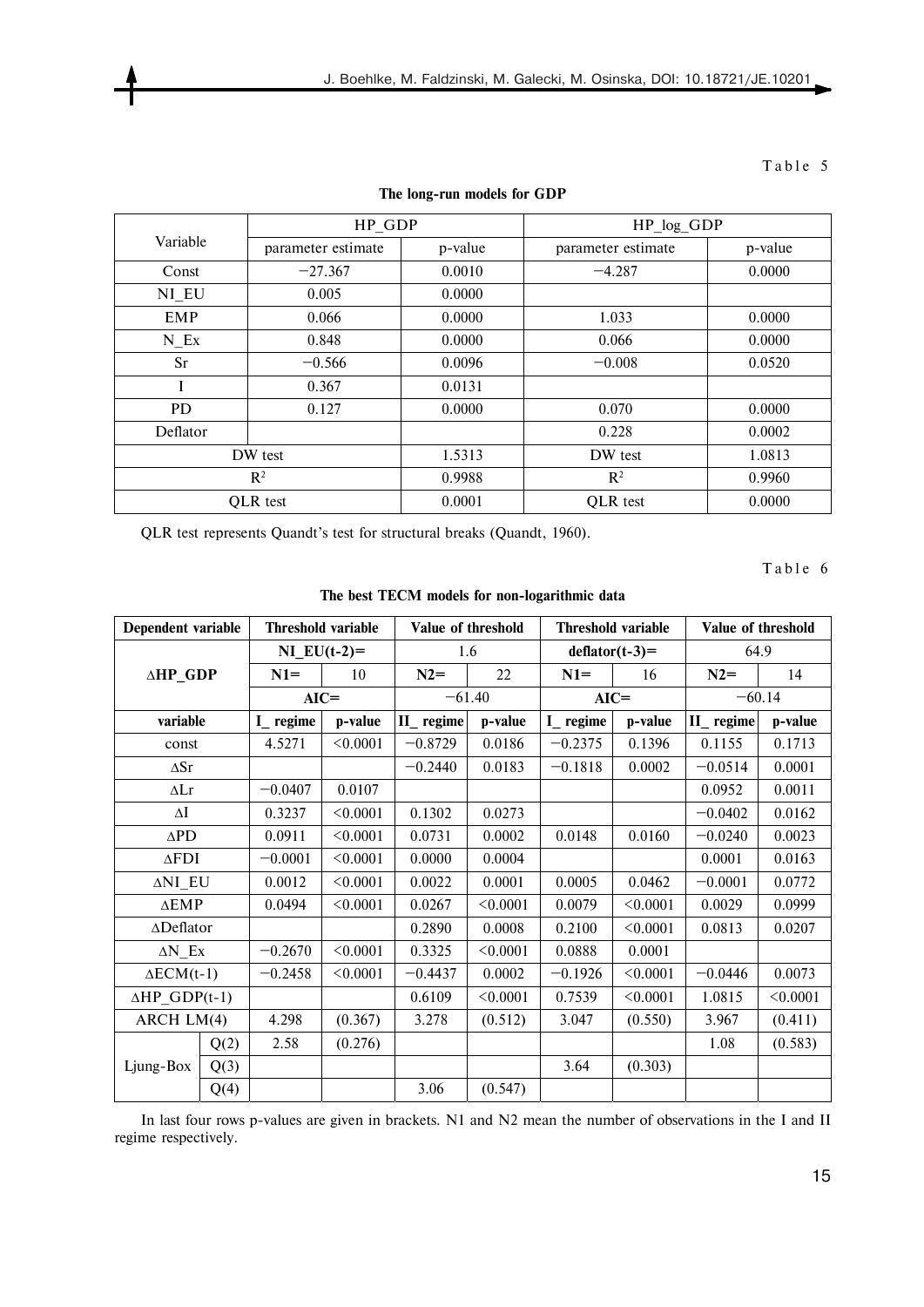| Dependent variable      |      | Threshold variable |          |           | Value of threshold |            | Threshold variable |           | Value of threshold |  |
|-------------------------|------|--------------------|----------|-----------|--------------------|------------|--------------------|-----------|--------------------|--|
|                         |      | $HP_log_GDP(t-5)$  |          | 4.335     |                    | $MFP(t-1)$ |                    | 2.5       |                    |  |
| ∆HP_GDP                 |      | $N1=$              | 16       | $N2=$     | 12                 | $N1=$      | 15                 | $N2=$     | 11                 |  |
|                         |      | $AIC =$            |          |           | $-371.99$          |            | $AIC =$            |           | $-267.53$          |  |
| variable                |      | I_regime           | p-value  | II_regime | p-value            | $I$ regime | p-value            | II_regime | p-value            |  |
| const                   |      | $-0.0011$          | 0.1421   | 0.0031    | 0.0002             | $-0.0098$  | 0.0018             | 0.0252    | < 0.0001           |  |
| $\Delta Sr$             |      | $-0.0018$          | < 0.0001 |           |                    | $-0.0016$  | < 0.0001           |           |                    |  |
| $\Delta Lr$             |      |                    |          |           |                    | $-0.0030$  | < 0.0001           |           |                    |  |
| ΔI                      |      |                    |          | $-0.0162$ | < 0.0001           |            |                    | 0.2141    | < 0.0001           |  |
| $\Delta$ FDI            |      | $-0.0002$          | 0.0316   | 0.0029    | < 0.0001           |            |                    |           |                    |  |
| ANI EU                  |      |                    |          | $-0.0088$ | < 0.0001           | 0.0312     | < 0.0001           | $-0.0111$ | 0.1627             |  |
| $\triangle EMP$         |      | 0.0366             | 0.0573   | 0.1075    | < 0.0001           | 0.2275     | < 0.0001           |           |                    |  |
| $\triangle$ Deflator    |      | 0.1479             | < 0.0001 | 0.0820    | < 0.0001           |            |                    |           |                    |  |
| $\Delta N$ Ex           |      |                    |          | $-0.0058$ | < 0.0001           | 0.0538     | < 0.0001           | 0.0503    | 0.0005             |  |
| $\triangle ECM(t-1)$    |      | $-0.0848$          | 0.0021   | $-0.0308$ | < 0.0001           | $-0.1898$  | < 0.0001           | $-0.6201$ | 0.0012             |  |
| $\triangle HP_GDP(t-1)$ |      | 0.7864             | < 0.0001 | 0.9846    | < 0.0001           | 0.8589     | < 0.0001           |           |                    |  |
| ARCH $LM(4)$            |      | 4.499              | (0.343)  | 2.546     | (0.636)            | 4.788      | (0.310)            | 1.373     | (0.849)            |  |
|                         | Q(2) |                    |          | 3.32      | (0.191)            |            |                    | 2.13      | (0.346)            |  |
| Ljung-Box               | Q(3) | 2.78               | (0.427)  |           |                    | 4.098      | (0.251)            |           |                    |  |

**The best TECM models for logarithmic data** 

In last two rows p-values are given in brackets. N1 and N2 mean the number of observations in the I and II regime respectively.

The results of both the long-term equations and TECM estimation show that reasonable estimates were obtained for the parameters. In general, parameter estimates in the long-run equations were greater in magnitude than the short-term adjustment coefficients for logarithmic and non-logarithmic data. The parameter estimates standing for the adjustment to the longrun path are different for negative and positive side of the long run equilibrium. They are presented in tables as ∆ECM(t-1) in the I regime and in the II regime. For net income from the EU playing a role of the threshold variable the adjustment form was faster in magnitude  $(-0.44)$ from the negative side than from the positive side  $(-0.24)$ . In the case of deflator the magnitude was as follows:  $-0.19$  from the positive side and  $-0.04$ from the negative one. In the case of HP log GDP lagged by 5 periods, the magnitude was much lower:  $-0.08$  and  $-0.03$ , respectively.

Fig. 2 shows the division of the growth period in Ireland according to NI\_UE. In the case of net income from the EU that flowed to Ireland in the observed period the following division can be observed: from 1981 to 1990, from 1991 to 2000 and from 2001 to 2014. These periods are quite reasonable taking into account the Irish economic policy in the past. Since putting the reforms into operation and getting more money from abroad (net income from the EU, FDI) in the 1980s, it took a decade to build the mechanism of growth. This type of growth was of exogenous nature, influencing by institutional changes as well as the money from external sources, which was supported by other research results discussed in section 3 of this article. In this period the adjustment to the longrun path from the negative side was dominating. In the decade of 1991—2002 the most spectacular economic growth took place, amounting to 8 % per year. In this time a greater economic force acted to push up the economy and to enable catching up processes. In the last twelve years of the analyzed period the growth was slowed down and then economic recession took place.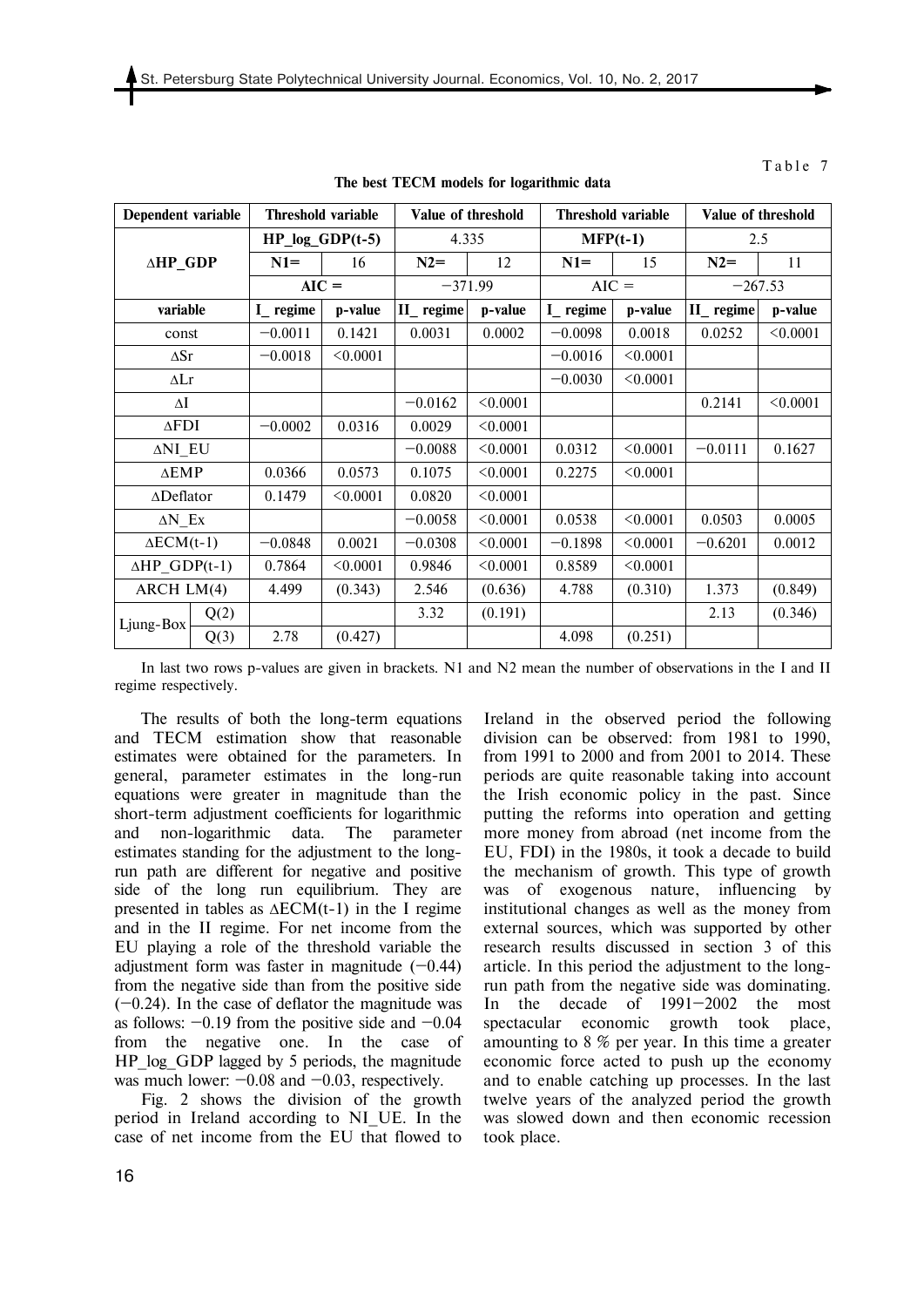

**Fig. 2.** ECM for the threshold variable: NI\_EU(t-2)

It was a heavy time for the economy that suffered from recession very much. However, after 2010, the Irish economy has been recovering. Again the adjustments form negative side was of greater magnitude.

**Validation of the estimated tecm models** In this part of the paper we described briefly the validation procedure of the results obtained above. To do so, we prolonged a sample to have more observations for analysis. As the longer time series were not available for some variables, the following data were taken into account:  $HP\_GDP_t$ ,  $FDI_t$ ,  $NI\_EU_t$ ,  $EMP_t$ ,  $Deflator_t$ ,  $N_{\text{L}}Ex_t$ ,  $SR_t$ ,  $LR_t$  (notation as above). We had to omit two variables, i.e., investment and debt/GDP ratio. The longer period of the analysis covered the following years: 1973—2014. Thus the whole procedure was repeated for a longer time series. The results of the Enders and

Siklos procedure let us accept threshold cointegration only for the case of the logarithms. This result is affected by the two following reasons. The first one is obviously related with the longer sample but the second one is that the empirical ECM model has been changed according to available information.

We followed the procedure for all types of the models described in section 4. However, the most important question was which of the threshold variables (if any) that were described in section 4 remained the same in the longer period of the analysis. The results of testing are shown in Tab. 8.

Using the proposed procedure based on model (6), we found out that only the net income from the EU remained as the important threshold for the growth pattern in the economy of Ireland. Besides the error correction mechanism in differences is a significant threshold as well.

Table 8

| Threshold variable $-$<br>differences | value    | Threshold Long run eq. $-$<br>sect 4. | Threshold variable present   H0: $(\rho_1 = \rho_2 = 0)$   H2: $(\rho_1 = \rho_2 = 0)$  <br>in the long run eq. | p-value | p-value |
|---------------------------------------|----------|---------------------------------------|-----------------------------------------------------------------------------------------------------------------|---------|---------|
| $\triangle ECM(t-1)$                  | $\theta$ |                                       | <b>Yes</b>                                                                                                      | 0.0019  | 0.0000  |
| $\Delta$ Deflator(t-1)                | 1.7      |                                       | No                                                                                                              | 0.0000  | 0.8471  |
| $\triangle NI$ UE(t-5)                | 153.9    |                                       | <b>Yes</b>                                                                                                      | 0.0000  | 0.0009  |
| Threshold variable $-$<br>differences |          | Decision                              |                                                                                                                 | Remarks |         |
| $\triangle ECM(t-1)$                  |          | Threshold cointegration<br>Asymmetry  |                                                                                                                 |         |         |
| $\Delta$ Deflator(t-1)                |          | Cointegration                         | No-asymmetry                                                                                                    |         |         |
| $\triangle$ NI UE (t-5)               |          | Threshold cointegration               | Asymmetry                                                                                                       |         |         |

**The modified Enders and Siklos test — TECM model**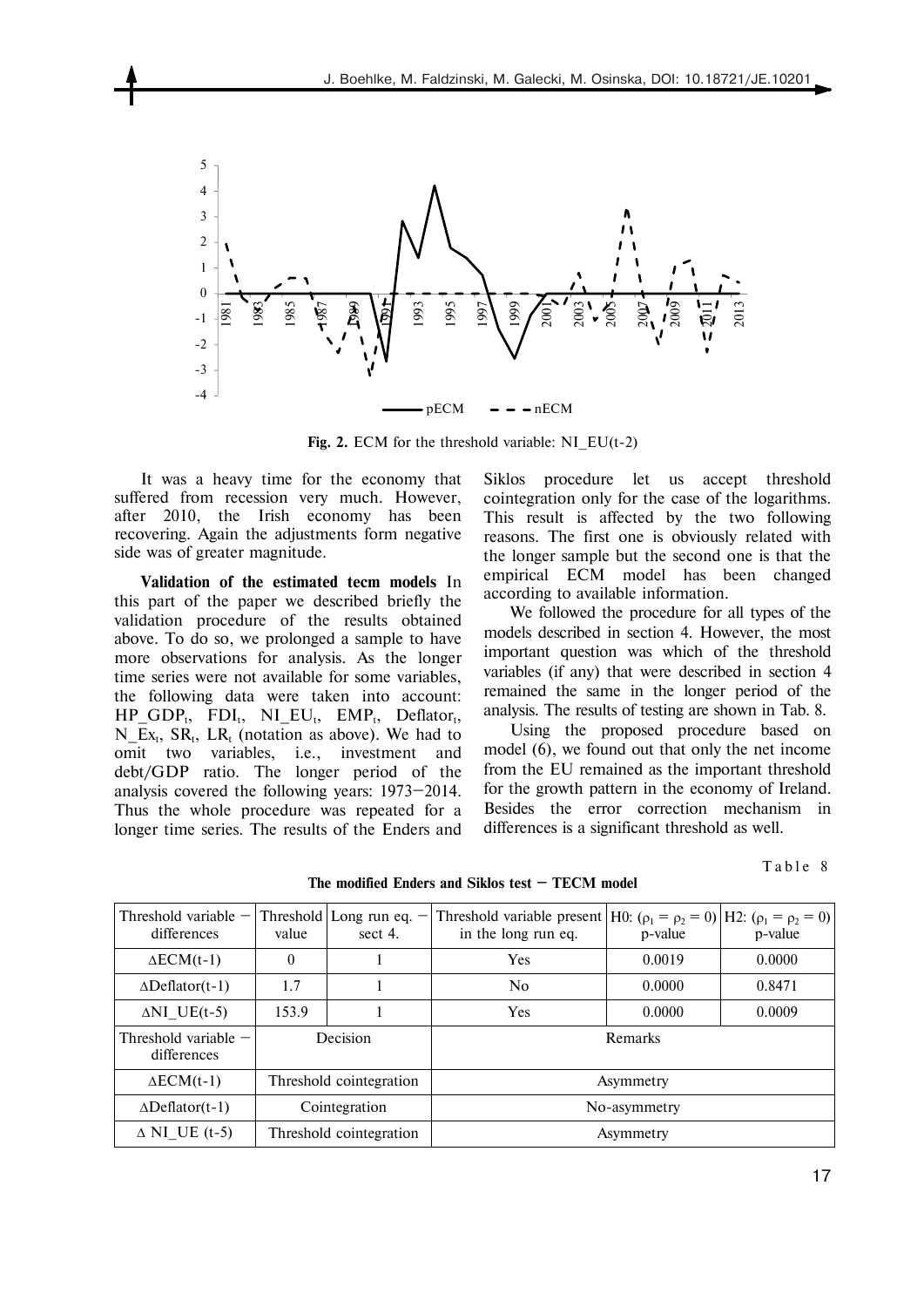*Conclusions.* In the paper, the economic growth in Ireland was considered from the economic miracle point of view. Despite a small number of observations that was an important limitation for empirical research, we managed to indicate the most important thresholds and asymmetries in the GDP growth rate in Ireland in 1980—2014. The investigation has been repeated for GDP in the years 1973—2104. The time series in interest were nonstationary and exhibited structural change in different moments in time. The structural change was most often identified in the period of recession of 2008—2009 (12 cases, and  $1991/92 - \Delta HP$  GDP). It is noteworthy that threshold cointegration was confirmed in all cases using the original Enders-Siklos test. Moreover, individual threshold variables (other than ECM) are related to: asymmetry of the short-run adjustment (1), possibility that the threshold variables are not present in the long-run equation (2). The following threshold variables were identified such as: net income from the EU (NI\_EU), GDP deflator (deflator), lagged GDP (HP\_GDP) and multifactor productivity (MFP). Best models are obtained with the following thresholds: net income from the EU and lagged HP GDP which represents the endogenous growth factor. It shows the important role of investment in the growth creation process and the source of its funds. In the case of NI EU: the adjustment from the negative side of the threshold is faster than from the positive side. In the case of deflator, an opposite direction was shown by the data. In the case of lagged HP\_GDP, a faster short-run adjustment was from the positive side (above the threshold). It can be explained by the fact that an exogenous factor like net income from the EU accelerated the economic growth

when it was at a lower level. While endogenous forces (represented by the deflator and the GDP itself) were put into operation, the system was never overheated in comparison to the long-run equilibrium level. Threshold variables allowed to divide the periods of economic growth in Ireland showing the most important forces that accelerated the Irish economy in the 1990s. The asymmetry of short-run adjustment was due to net income from the European Union, the inflation represented by the deflator of GDP as well as by endogenous growth. Additionally, it should be mentioned that the obtained results can be helpful for policy decision-makers or European institutions in order to better understand the properties of economic growth.

It is worth mentioning that the validation of the model in the longer time period, i.e., 1973— 2014 confirmed that net income from the European Union was the most important exogenous force driving the growth pattern in Ireland. Other variables considered in the long run ( $\triangle ECM_{t-1}$ ) were also of great importance.

The impact of net income from the EU was possible because of the preceding institutional reforms consisting in the dominance of inclusive institutions in national economy as well as the successive changes in the economic policy rules. Thus Ireland is a case of the economic miracle which can be perceived as a period of rapid economic growth in one of the highly developed (core) countries in the world's economic system.

Financial support of the National Science Centre in Poland (UMO-2015/17/B/HS4/01000) is gratefully acknowledged.

The authors are grateful to Cormac O'Grada for his comments on the earlier version of the paper (UMO-2015/17/B/HS4/01000).

#### **REFERENCES**

[1] **D. Acemoglu, J. Robinson,** Why Nations Fail: The Origins of Power, Prosperity and Poverty, Crown Business, 2013.

[2] **K. Andrews, E. Zivot,** Journal of Business and Economic Statistics. Further Evidence On The Great Crash, The Oil Price Shock, and The Unit Root Hypothesis. (1010) (1992) 51—70.

[3] **L. Balcerowicz, A. Rzońca,** The World Bank. Puzzles of Economic Growth, 2014.

[4] **N.S. Balke, T.B. Fomby,** International Economic Review, Threshold cointegration. (38) (1997) 627—645.

[5] **J. Bradley, A. Hannan,** Journal of Common Market Studies, The Single Market, the Structural Funds and Ireland's Recent Economic Growth. (393) (2001) 537—552.

[6] **F. Barry,** The Celtic Tiger Era: Delayed Convergence or Economic Boom? ESRI Quarterly Economic Commentary, The Economic and Social Research Institute (2002).

[7] **J.E. Birnie,** Can the Celtic Tiger Cross the Irish Border? Cork University Press (2001).

[8] **J. Bruzda,** Procesy nieliniowe i zależności długookresowe w ekonomii. Analiza kointegracji nieliniowej, Wydawnictwo UMK (2007).

[9] **M. Cassidy,** Central Bank of Ireland Quarterly Bulletin. Productivity in Ireland: trends and issues (2004) 83—106.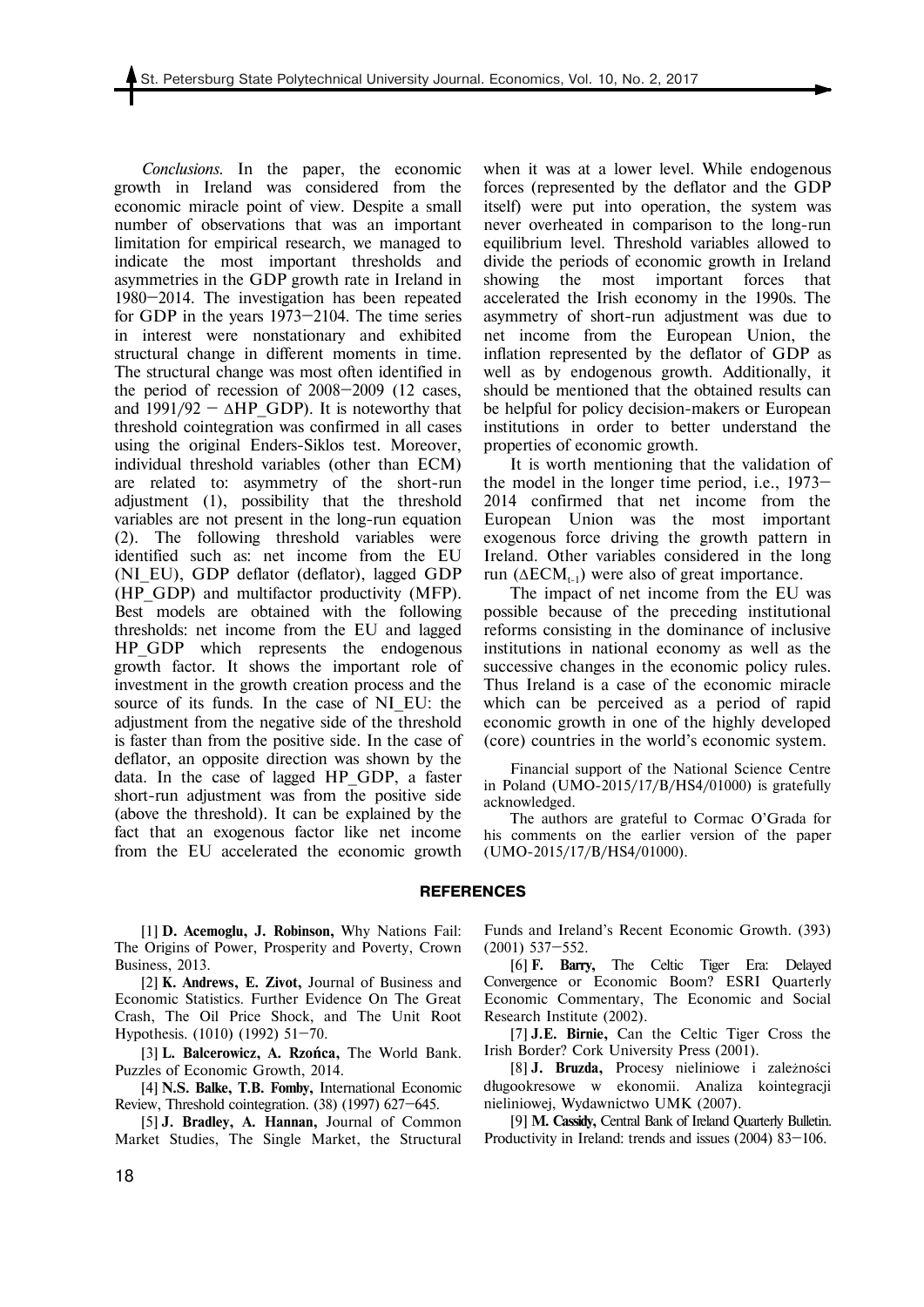[10] **D.A. Dickey, W.A. Fuller,** Journal of American Statistical Association. Distributions of the Estimators for Autoregressive Time Series with a Unit Root (1979) 427—481.

[11] **S. Durlauf,** Econometric Analysis and the Study of Economic Growth: A Skeptical Perspective, In: Macroeconomics and the Real World, R. Backhouse and A. Salanti eds., Oxford University Press (2000).

[12] **S. Durlauf, P. Johnson, J. Temple,** In: P. Aghion, S. Durlauf eds, Handbook of Economic Growth. Growth Econometrics, North Holland (2005) 555—677.

[13] **W. Enders, P.L. Siklos,** Journal of Business & Economic Statistics. Cointegration and Threshold Adjustment, (192) (2001) 166—176.

[14] **P. Honohan, В. Walsh,** Human Development report. Catching up with the leaders: the Irish hare. Brookings papers on economic activity, 2002.

[15] **G. Kapetanios, Y. Shin, A. Snall,** Econometric Theory. Testing for Cointegration in Nonlinear Smooth Transition, Error Correction Models, (226) (2006) 279—303.

[16] **J. Kelly, М. Everett,** Quarterly Bulletin Article. Financial liberalization and economic growth in Ireland. Central Bank and Financial Services Authority of Ireland (2004) 91—112.

[17] **D. Kwiatkowski, P.C.B Phillips, P. Schmidt, Y. Shin,** Journal of Econometrics, Testing the Null

**Boehlke J.B.** E-mail: jurekbo@umk.pl **Faldzinski M.F.** E-mail: marf@umk.pl **Galecki M.G.** E-mail: mgalecki@umk.pl **Osinska M.O.** E-mail: emo@umk.pl

Hypothesis of Stationary against the Alternative of a Unit Root, (54) (1992) 159—178.

[18] **J.W. O′Hearn,** Inside the Celtic Tiger; Economy and the Asian Model Contemporary Irish Studies, Pluto Press (1998).

[19] **J.W. O′Hagan, C. Newman,** The Economy of Ireland. 9th ed. (2005).

[20] **E. O'Leary,** Irish Economic Development, Taylor & Francis (2015).

[21] **P. Phillips, P. Perron,** Biometrica, Testing for a Unit Root in Time Series Regression, (752) (1988) 335—346.

[22] **A. Piński,** Zakazane bogactwo, Wydawnictwo Penelopa Warsaw (2013).

[23] **G. Przesławska,** Integracja gospodarcza w rozszerzonej UE: od wolnego handlu do unii walutowej J. Kundery eds. Irlandia — Polska. Instytucjonalne determinanty rozwoju społeczno-gospodarczego (2009) 443—457.

[24] **R.E. Quandt,** Journal of the American Statistical Association, Tests of Hypotheses that a Linear System Obeys Two Separate Regimes, (55) (1960) 324—330.

[25] **J. Woo, M.S. Kumar,** Economica, Public debt and growth, (82328) (2015) 705-739.

[26] **M. Szczepaniak,** Irlandia. Przemiany gospodarcze, Wyd. CeDeWu Warsaw (2015).

#### **СПИСОК ЛИТЕРАТУРЫ**

[1] **Acemoglu D., Robinson J.** Why Nations Fail: The Origins of Power, Prosperity and Poverty, Crown Business, 2013.

[2] **Andrews K., Zivot E.** Further Evidence On The Great Crash, The Oil Price Shock, and The Unit Root Hypothesis // Journal of Business and Economic Statistics. 1992. No. 10(10). Pp 51—70.

[3] **Balcerowicz L., Rzońca A.** Puzzles of Economic Growth, The World Bank, 2014.

[4] **Balke N.S., Fomby T.B.** Threshold cointegration International Economic Review. 1997. No. 38. Pp. 627—645.

[5] **Bradley J., Hannan A.** The Single Market, the Structural Funds and Ireland's Recent Economic Growth // Journal of Common Market Studies. 2001. No. 39(3). Pp. 537—552.

[6] **Barry F.** The Celtic Tiger Era: Delayed Convergence or Economic Boom? ESRI Quarterly Economic Commentary. Dublin: The Economic and Social Research Institute, 2002.

[7] **Birnie J.E.** Can the Celtic Tiger Cross the Irish Border? Cork University Press, 2001.

[8] **Bruzda J.** Procesy nieliniowe i zależności

długookresowe w ekonomii. Analiza kointegracji nieliniowej. Toruń: Wydawnictwo UMK, 2007.

[9] **Cassidy M.** Productivity in Ireland: trends and issues. Central Bank of Ireland Quarterly Bulletin, 2004. Pp. 83—106.

[10] **Dickey D.A., Fuller W.A.** Distributions of the Estimators for Autoregressive Time Series with a Unit Root // Journal of American Statistical Association. 1979. No. 74(366). Pp. 427—481.

[11] **Durlauf S.** Econometric Analysis and the Study of Economic Growth: A Skeptical Perspective // In: Macroeconomics and the Real World, R. Backhouse and A. Salanti (eds). Oxford: Oxford University Press, 2000.

[12] **Durlauf S., Johnson P., Temple J.** Growth Econometrics // In P. Aghion and S. Durlauf (eds), Handbook of Economic Growth. North Holland, 2005. Pp. 555—677.

[13] **Enders W., Siklos P.L.** Cointegration and Threshold Adjustment // Journal of Business & Economic Statistics. 2001. No. 19(2). Pp. 166—176.

[14] **Honohan P., Walsh B.** Catching up with the leaders: the Irish hare. Brookings papers on economic activity, Human Development report, 2002.